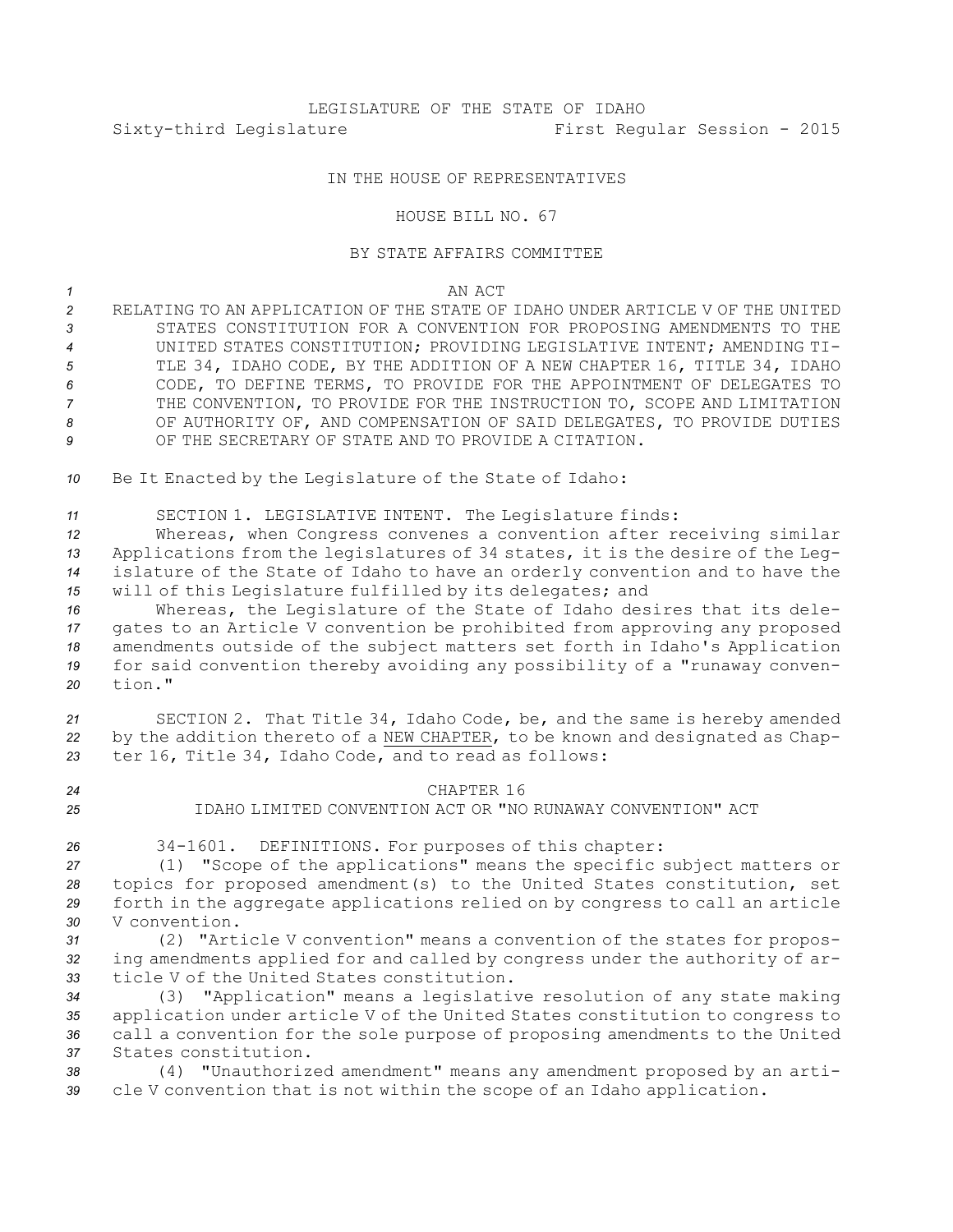*<sup>1</sup>* (5) "Delegate" means an individual elected or appointed to serve as <sup>a</sup> *<sup>2</sup>* delegate from Idaho to an article <sup>V</sup> convention.

 34-1602. INSTRUCTION TO DELEGATES AND LIMITATIONS ON AUTHOR- ITY. (1) No delegate, while serving as <sup>a</sup> delegate from Idaho to an article <sup>V</sup> convention, shall vote to consider, approve or propose an unauthorized amendment.

 (2) As <sup>a</sup> condition of being eligible for consideration or selection as <sup>a</sup> delegate or alternate delegate, each delegate and alternate delegate shall take the following oath: "I do solemnly swear or affirm that <sup>I</sup> accept and will act according to the limits of authority provided by the Idaho Limited Convention Act, Chapter 16, Title 34, Idaho Code, and that <sup>I</sup> will not vote to consider, approve or propose any unauthorized amendment within the meaning of said act. <sup>I</sup> understand and accept that violating this oath will subject me to immediate revocation of my credentials to serve as <sup>a</sup> delegate."

*<sup>15</sup>* (3) No individual shall be qualified as <sup>a</sup> candidate for the position of *<sup>16</sup>* delegate prior to taking the oath specified in subsection (2) of this sec-*17* tion.

 (4) Any vote taken by <sup>a</sup> delegate at an article <sup>V</sup> convention in violation of subsection (1) of this section shall be null and void. The credentials of any delegate casting such vote shall be automatically revoked and said dele-gate shall be immediately disqualified from further service.

*<sup>22</sup>* (5) It shall be the duty of every delegate to advocate that the article <sup>V</sup> *<sup>23</sup>* convention adopt, as its first act or at the earliest opportunity, rules that *<sup>24</sup>* shall include, and be consistent with the following:

*<sup>25</sup>* (a) The sole and exclusive purpose of the article <sup>V</sup> convention shall be *<sup>26</sup>* to consider only those proposed amendments that are within the scope of *<sup>27</sup>* the applications; and

 (b) Following <sup>a</sup> final vote on all motions to propose the amendments within the scope of the applications, the business of the convention shall immediately terminate and the article <sup>V</sup> convention shall dis-*31* solve.

*<sup>32</sup>* (6) The delegates shall reject any unauthorized amendment proposed by *<sup>33</sup>* the article <sup>V</sup> convention, unless otherwise directed by concurrent resolu-*<sup>34</sup>* tion of the Idaho legislature during the convention.

*<sup>35</sup>* (7) The delegates to the article <sup>V</sup> convention from the state of Idaho *<sup>36</sup>* shall be seven (7) in number and they shall consider themselves an extension *<sup>37</sup>* of the Idaho legislature.

*<sup>38</sup>* (a) The delegates shall elect <sup>a</sup> chairman and <sup>a</sup> secretary of the delega-*<sup>39</sup>* tion from among their number.

- *<sup>40</sup>* (b) The vote of two-thirds (2/3) of the members of the delegation shall *<sup>41</sup>* be required in order to constitute the vote of the delegation on any mat-*42* ter.
- 
- *<sup>43</sup>* (c) The delegates shall be determined in the following manner:
- *<sup>44</sup>* (i) Two (2) delegates shall be appointed by the house of represen-*45* tatives;
- *<sup>46</sup>* (ii) Two (2) delegates shall be appointed by the senate; and *<sup>47</sup>* (iii) Three (3) delegates shall be appointed jointly by the house
- *<sup>48</sup>* of representatives and the senate.

2